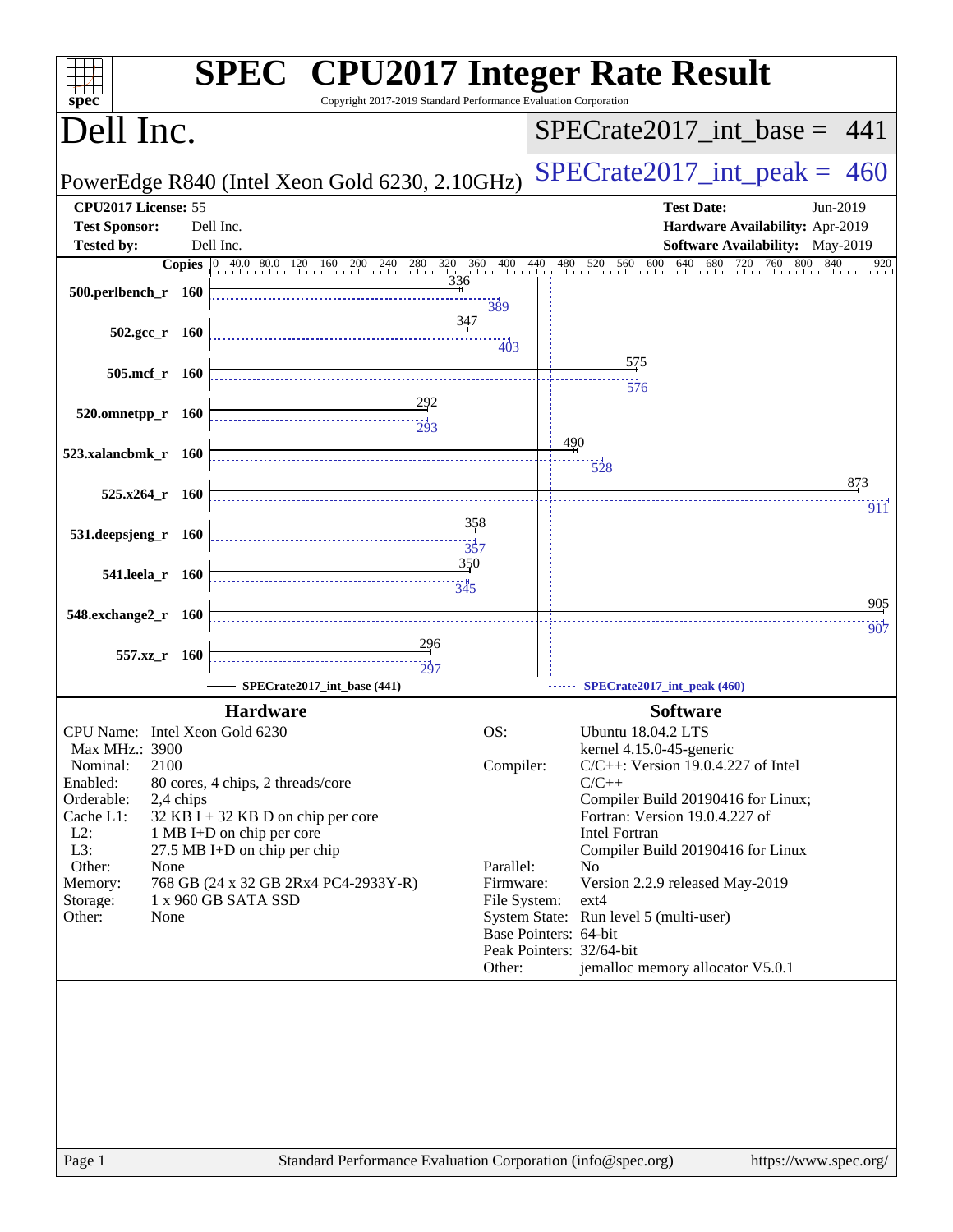| <b>SPEC CPU2017 Integer Rate Result</b>                                         |                                 |  |  |  |  |  |  |
|---------------------------------------------------------------------------------|---------------------------------|--|--|--|--|--|--|
| $spec*$<br>Copyright 2017-2019 Standard Performance Evaluation Corporation      |                                 |  |  |  |  |  |  |
| Dell Inc.                                                                       | SPECrate2017 int base = $441$   |  |  |  |  |  |  |
| PowerEdge R840 (Intel Xeon Gold 6230, 2.10GHz) $ SPECrate2017\_int\_peak = 460$ |                                 |  |  |  |  |  |  |
| <b>CPU2017 License: 55</b>                                                      | <b>Test Date:</b><br>Jun-2019   |  |  |  |  |  |  |
| <b>Test Sponsor:</b><br>Dell Inc.                                               | Hardware Availability: Apr-2019 |  |  |  |  |  |  |

**[Tested by:](http://www.spec.org/auto/cpu2017/Docs/result-fields.html#Testedby)** Dell Inc. **[Software Availability:](http://www.spec.org/auto/cpu2017/Docs/result-fields.html#SoftwareAvailability)** May-2019

## **[Results Table](http://www.spec.org/auto/cpu2017/Docs/result-fields.html#ResultsTable)**

|                                  | <b>Base</b>   |                |       |                |       | <b>Peak</b>    |       |               |                |              |                |              |                |              |
|----------------------------------|---------------|----------------|-------|----------------|-------|----------------|-------|---------------|----------------|--------------|----------------|--------------|----------------|--------------|
| <b>Benchmark</b>                 | <b>Copies</b> | <b>Seconds</b> | Ratio | <b>Seconds</b> | Ratio | <b>Seconds</b> | Ratio | <b>Copies</b> | <b>Seconds</b> | <b>Ratio</b> | <b>Seconds</b> | <b>Ratio</b> | <b>Seconds</b> | <b>Ratio</b> |
| 500.perlbench_r                  | 160           | 751            | 339   | 758            | 336   |                |       | 160           | 655            | 389          | 653            | 390          |                |              |
| $502.\text{gcc\_r}$              | 160           | 653            | 347   | 654            | 347   |                |       | 160           | 561            | 404          | 563            | 403          |                |              |
| $505$ .mcf r                     | 160           | 448            | 577   | 450            | 575   |                |       | 160           | 448            | 577          | 449            | 576          |                |              |
| 520.omnetpp_r                    | 160           | 718            | 293   | 718            | 292   |                |       | 160           | 717            | 293          | 716            | 293          |                |              |
| 523.xalancbmk r                  | 160           | 345            | 490   | 342            | 494   |                |       | 160           | 319            | 529          | <b>320</b>     | <u>528</u>   |                |              |
| $525.x264$ r                     | 160           | 321            | 874   | 321            | 873   |                |       | 160           | 308            | 911          | 307            | 913          |                |              |
| 531.deepsjeng_r                  | 160           | 513            | 358   | 513            | 358   |                |       | 160           | 513            | 357          | 513            | 357          |                |              |
| 541.leela r                      | 160           | 758            | 350   | 756            | 351   |                |       | 160           | 769            | 345          | 762            | 348          |                |              |
| 548.exchange2_r                  | 160           | 463            | 905   | 462            | 907   |                |       | 160           | 462            | 907          | 462            | 907          |                |              |
| 557.xz r                         | 160           | 583            | 296   | 582            | 297   |                |       | 160           | 582            | 297          | 581            | 297          |                |              |
| $SPECrate2017$ int base =<br>441 |               |                |       |                |       |                |       |               |                |              |                |              |                |              |
| $SPECrate2017\_int\_peak =$      |               |                | 460   |                |       |                |       |               |                |              |                |              |                |              |

Results appear in the [order in which they were run](http://www.spec.org/auto/cpu2017/Docs/result-fields.html#RunOrder). Bold underlined text [indicates a median measurement](http://www.spec.org/auto/cpu2017/Docs/result-fields.html#Median).

### **[Submit Notes](http://www.spec.org/auto/cpu2017/Docs/result-fields.html#SubmitNotes)**

 The numactl mechanism was used to bind copies to processors. The config file option 'submit' was used to generate numactl commands to bind each copy to a specific processor. For details, please see the config file.

## **[Operating System Notes](http://www.spec.org/auto/cpu2017/Docs/result-fields.html#OperatingSystemNotes)**

Stack size set to unlimited using "ulimit -s unlimited"

### **[General Notes](http://www.spec.org/auto/cpu2017/Docs/result-fields.html#GeneralNotes)**

Environment variables set by runcpu before the start of the run: LD\_LIBRARY\_PATH = "/home/cpu2017/lib/intel64:/home/cpu2017/lib/ia32:/home/cpu2017/je5.0.1-32" Binaries compiled on a system with 1x Intel Core i9-799X CPU + 32GB RAM memory using Redhat Enterprise Linux 7.5 NA: The test sponsor attests, as of date of publication, that CVE-2017-5754 (Meltdown) is mitigated in the system as tested and documented. Yes: The test sponsor attests, as of date of publication, that CVE-2017-5753 (Spectre variant 1) is mitigated in the system as tested and documented. Yes: The test sponsor attests, as of date of publication, that CVE-2017-5715 (Spectre variant 2) is mitigated in the system as tested and documented. Transparent Huge Pages enabled by default Prior to runcpu invocation Filesystem page cache synced and cleared with: sync; echo 3> /proc/sys/vm/drop\_caches runcpu command invoked through numactl i.e.:

**(Continued on next page)**

| Page 2 | Standard Performance Evaluation Corporation (info@spec.org) | https://www.spec.org/ |
|--------|-------------------------------------------------------------|-----------------------|
|--------|-------------------------------------------------------------|-----------------------|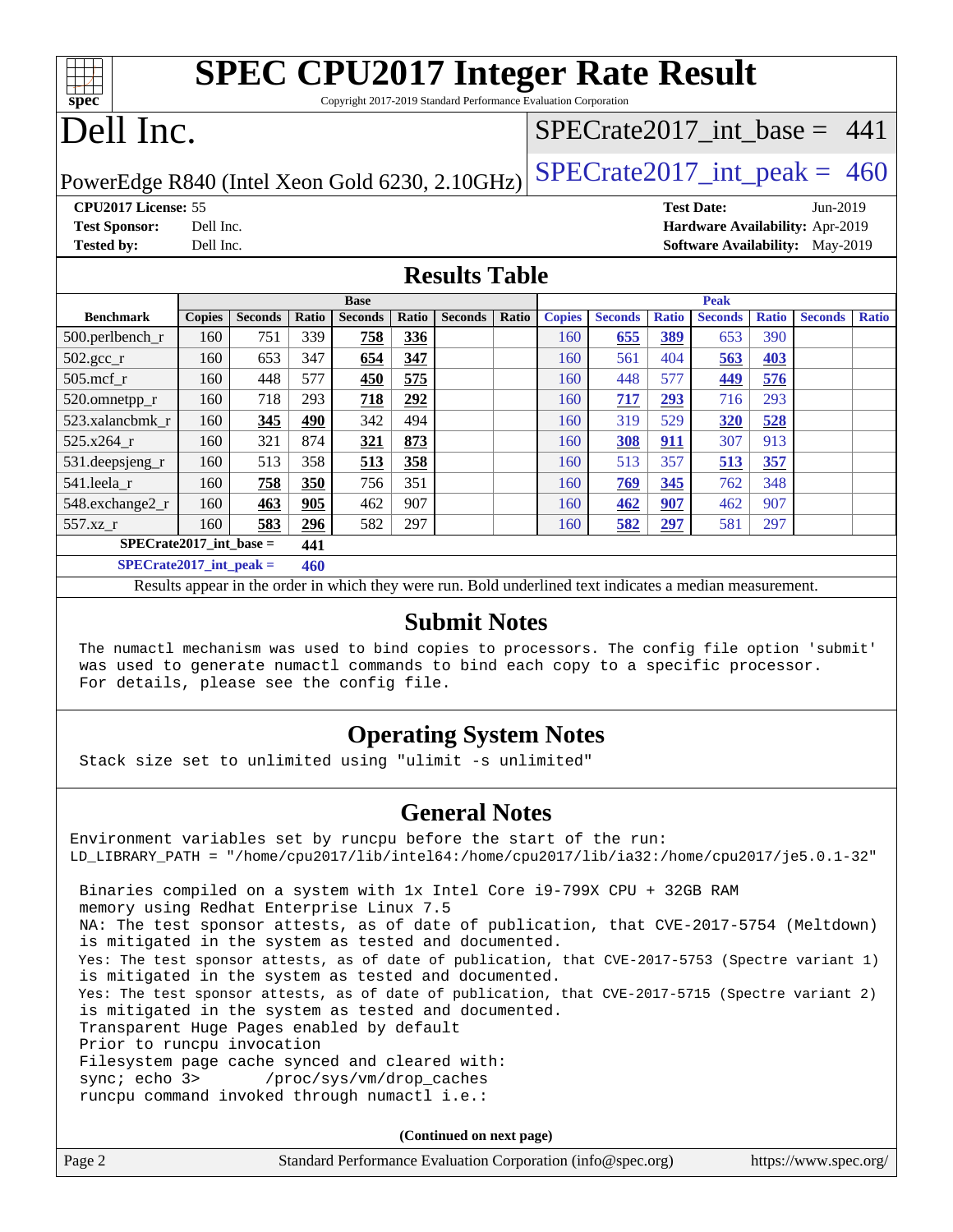| <b>SPEC CPU2017 Integer Rate Result</b><br>Copyright 2017-2019 Standard Performance Evaluation Corporation<br>spec                                                                                                                                                                                                                                                                                                                                                                                                                                                                                                                                                                                                                                                                                                                                                                                                                                                                                                                                                                                                                                                                                                                                                                                                                                                                                                                                                                                                                                                                               |                                                                                                            |  |  |  |  |
|--------------------------------------------------------------------------------------------------------------------------------------------------------------------------------------------------------------------------------------------------------------------------------------------------------------------------------------------------------------------------------------------------------------------------------------------------------------------------------------------------------------------------------------------------------------------------------------------------------------------------------------------------------------------------------------------------------------------------------------------------------------------------------------------------------------------------------------------------------------------------------------------------------------------------------------------------------------------------------------------------------------------------------------------------------------------------------------------------------------------------------------------------------------------------------------------------------------------------------------------------------------------------------------------------------------------------------------------------------------------------------------------------------------------------------------------------------------------------------------------------------------------------------------------------------------------------------------------------|------------------------------------------------------------------------------------------------------------|--|--|--|--|
| Dell Inc.                                                                                                                                                                                                                                                                                                                                                                                                                                                                                                                                                                                                                                                                                                                                                                                                                                                                                                                                                                                                                                                                                                                                                                                                                                                                                                                                                                                                                                                                                                                                                                                        | $SPECrate2017$ int base = 441                                                                              |  |  |  |  |
| PowerEdge R840 (Intel Xeon Gold 6230, 2.10GHz)                                                                                                                                                                                                                                                                                                                                                                                                                                                                                                                                                                                                                                                                                                                                                                                                                                                                                                                                                                                                                                                                                                                                                                                                                                                                                                                                                                                                                                                                                                                                                   | $SPECTate2017\_int\_peak = 460$                                                                            |  |  |  |  |
| CPU2017 License: 55<br>Dell Inc.<br><b>Test Sponsor:</b><br>Dell Inc.<br><b>Tested by:</b>                                                                                                                                                                                                                                                                                                                                                                                                                                                                                                                                                                                                                                                                                                                                                                                                                                                                                                                                                                                                                                                                                                                                                                                                                                                                                                                                                                                                                                                                                                       | <b>Test Date:</b><br>Jun-2019<br>Hardware Availability: Apr-2019<br><b>Software Availability:</b> May-2019 |  |  |  |  |
| <b>General Notes (Continued)</b>                                                                                                                                                                                                                                                                                                                                                                                                                                                                                                                                                                                                                                                                                                                                                                                                                                                                                                                                                                                                                                                                                                                                                                                                                                                                                                                                                                                                                                                                                                                                                                 |                                                                                                            |  |  |  |  |
| numactl --interleave=all runcpu <etc><br/>jemalloc, a general purpose malloc implementation<br/>built with the RedHat Enterprise 7.5, and the system compiler gcc 4.8.5<br/>sources available from jemalloc.net or https://github.com/jemalloc/jemalloc/releases</etc>                                                                                                                                                                                                                                                                                                                                                                                                                                                                                                                                                                                                                                                                                                                                                                                                                                                                                                                                                                                                                                                                                                                                                                                                                                                                                                                           |                                                                                                            |  |  |  |  |
| <b>Platform Notes</b>                                                                                                                                                                                                                                                                                                                                                                                                                                                                                                                                                                                                                                                                                                                                                                                                                                                                                                                                                                                                                                                                                                                                                                                                                                                                                                                                                                                                                                                                                                                                                                            |                                                                                                            |  |  |  |  |
| BIOS settings:<br>ADDDC setting disabled<br>Sub NUMA Cluster enabled<br>Virtualization Technology disabled<br>DCU Streamer Prefetcher disabled<br>System Profile set to Custom<br>CPU Performance set to Maximum Performance<br>C States set to Autonomous<br>C1E disabled<br>Uncore Frequency set to Dynamic<br>Energy Efficiency Policy set to Performance<br>Memory Patrol Scrub disabled<br>Logical Processor enabled<br>CPU Interconnect Bus Link Power Management disabled<br>PCI ASPM L1 Link Power Management disabled<br>Sysinfo program /home/cpu2017/bin/sysinfo<br>Rev: r5974 of 2018-05-19 9bcde8f2999c33d61f64985e45859ea9<br>running on intel-sut Thu Jun 20 04:52:33 2019<br>SUT (System Under Test) info as seen by some common utilities.<br>For more information on this section, see<br>https://www.spec.org/cpu2017/Docs/config.html#sysinfo<br>From /proc/cpuinfo<br>model name: Intel(R) Xeon(R) Gold 6230 CPU @ 2.10GHz<br>"physical id"s (chips)<br>4<br>160 "processors"<br>cores, siblings (Caution: counting these is hw and system dependent. The following<br>excerpts from /proc/cpuinfo might not be reliable. Use with caution.)<br>cpu cores : 20<br>siblings : 40<br>physical 0: cores 0 1 2 3 4 8 9 10 11 12 16 17 18 19 20 24 25 26 27 28<br>physical 1: cores 0 1 2 3 4 8 9 10 11 12 16 17 18 19 20 24 25 26 27 28<br>physical 2: cores 0 1 2 3 4 8 9 10 11 12 16 17 18 19 20 24 25 26 27 28<br>physical 3: cores 0 1 2 3 4 8 9 10 11 12 16 17 18 19 20 24 25 26 27 28<br>From 1scpu:<br>Architecture: x86_64<br>$32$ -bit, $64$ -bit<br>$CPU op-mode(s):$ |                                                                                                            |  |  |  |  |
| (Continued on next page)                                                                                                                                                                                                                                                                                                                                                                                                                                                                                                                                                                                                                                                                                                                                                                                                                                                                                                                                                                                                                                                                                                                                                                                                                                                                                                                                                                                                                                                                                                                                                                         |                                                                                                            |  |  |  |  |
| Page 3<br>Standard Performance Evaluation Corporation (info@spec.org)                                                                                                                                                                                                                                                                                                                                                                                                                                                                                                                                                                                                                                                                                                                                                                                                                                                                                                                                                                                                                                                                                                                                                                                                                                                                                                                                                                                                                                                                                                                            | https://www.spec.org/                                                                                      |  |  |  |  |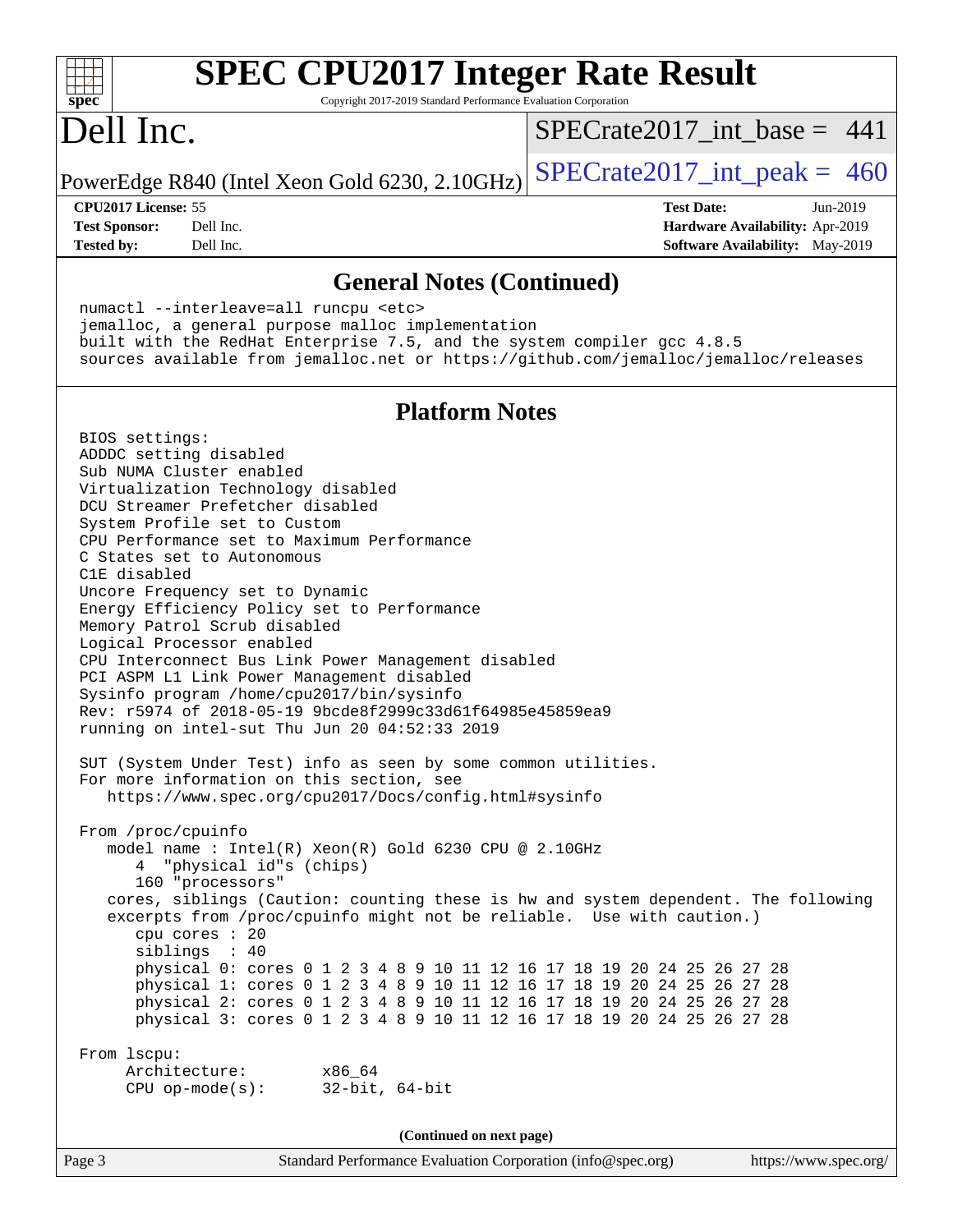| s<br>e<br>n<br>C |  |  |  |  |  |  |
|------------------|--|--|--|--|--|--|

# **[SPEC CPU2017 Integer Rate Result](http://www.spec.org/auto/cpu2017/Docs/result-fields.html#SPECCPU2017IntegerRateResult)**

Copyright 2017-2019 Standard Performance Evaluation Corporation

# Dell Inc.

 $SPECrate2017\_int\_base = 441$ 

PowerEdge R840 (Intel Xeon Gold 6230, 2.10GHz)  $SPECrate2017\_int\_peak = 460$ 

**[CPU2017 License:](http://www.spec.org/auto/cpu2017/Docs/result-fields.html#CPU2017License)** 55 **[Test Date:](http://www.spec.org/auto/cpu2017/Docs/result-fields.html#TestDate)** Jun-2019 **[Test Sponsor:](http://www.spec.org/auto/cpu2017/Docs/result-fields.html#TestSponsor)** Dell Inc. **[Hardware Availability:](http://www.spec.org/auto/cpu2017/Docs/result-fields.html#HardwareAvailability)** Apr-2019 **[Tested by:](http://www.spec.org/auto/cpu2017/Docs/result-fields.html#Testedby)** Dell Inc. Dell Inc. **[Software Availability:](http://www.spec.org/auto/cpu2017/Docs/result-fields.html#SoftwareAvailability)** May-2019

### **[Platform Notes \(Continued\)](http://www.spec.org/auto/cpu2017/Docs/result-fields.html#PlatformNotes)**

| Byte Order:                  | Little Endian                                                                         |
|------------------------------|---------------------------------------------------------------------------------------|
| CPU(s):                      | 160                                                                                   |
| On-line CPU(s) list: $0-159$ |                                                                                       |
| Thread(s) per core:          | 2                                                                                     |
| Core(s) per socket:          | 20                                                                                    |
| Socket(s):                   | 4                                                                                     |
| NUMA $node(s)$ :             | 8<br>GenuineIntel                                                                     |
| Vendor ID:                   | 6                                                                                     |
| CPU family:<br>Model:        | 85                                                                                    |
| Model name:                  | $Intel(R)$ Xeon $(R)$ Gold 6230 CPU @ 2.10GHz                                         |
| Stepping:                    | 6                                                                                     |
| CPU MHz:                     | 1587.931                                                                              |
| BogoMIPS:                    | 4200.00                                                                               |
| Virtualization:              | $VT - x$                                                                              |
| L1d cache:                   | 32K                                                                                   |
| Lli cache:                   | 32K                                                                                   |
| L2 cache:                    | 1024K                                                                                 |
| L3 cache:                    | 28160K                                                                                |
| NUMA node0 CPU(s):           |                                                                                       |
|                              | 0, 8, 16, 24, 32, 40, 48, 56, 64, 72, 80, 88, 96, 104, 112, 120, 128, 136, 144, 152   |
| NUMA nodel CPU(s):           |                                                                                       |
|                              | 1, 9, 17, 25, 33, 41, 49, 57, 65, 73, 81, 89, 97, 105, 113, 121, 129, 137, 145, 153   |
| NUMA node2 CPU(s):           |                                                                                       |
|                              | 2, 10, 18, 26, 34, 42, 50, 58, 66, 74, 82, 90, 98, 106, 114, 122, 130, 138, 146, 154  |
| NUMA $node3$ $CPU(s)$ :      |                                                                                       |
|                              | 3, 11, 19, 27, 35, 43, 51, 59, 67, 75, 83, 91, 99, 107, 115, 123, 131, 139, 147, 155  |
| NUMA $node4$ $CPU(s)$ :      |                                                                                       |
|                              | 4, 12, 20, 28, 36, 44, 52, 60, 68, 76, 84, 92, 100, 108, 116, 124, 132, 140, 148, 156 |
| NUMA node5 $CPU(s):$         |                                                                                       |
|                              | 5, 13, 21, 29, 37, 45, 53, 61, 69, 77, 85, 93, 101, 109, 117, 125, 133, 141, 149, 157 |
| NUMA node6 CPU(s):           |                                                                                       |
| NUMA node7 CPU(s):           | 6, 14, 22, 30, 38, 46, 54, 62, 70, 78, 86, 94, 102, 110, 118, 126, 134, 142, 150, 158 |
|                              | 7, 15, 23, 31, 39, 47, 55, 63, 71, 79, 87, 95, 103, 111, 119, 127, 135, 143, 151, 159 |
| Flags:                       | fpu vme de pse tsc msr pae mce cx8 apic sep mtrr pge mca cmov                         |
|                              | pat pse36 clflush dts acpi mmx fxsr sse sse2 ss ht tm pbe syscall nx pdpelgb rdtscp   |
|                              | lm constant_tsc art arch_perfmon pebs bts rep_good nopl xtopology nonstop_tsc cpuid   |
|                              | aperfmperf pni pclmulqdq dtes64 monitor ds_cpl vmx smx est tm2 ssse3 sdbg fma cx16    |
|                              | xtpr pdcm pcid dca sse4_1 sse4_2 x2apic movbe popcnt aes xsave avx f16c rdrand        |
|                              | lahf_lm abm 3dnowprefetch cpuid_fault epb cat_13 cdp_13 invpcid_single intel_ppin     |
|                              | ssbd mba ibrs ibpb stibp ibrs_enhanced tpr_shadow vnmi flexpriority ept vpid          |
|                              | fsgsbase tsc_adjust bmil hle avx2 smep bmi2 erms invpcid rtm cqm mpx rdt_a avx512f    |
|                              | avx512dq rdseed adx smap clflushopt clwb intel_pt avx512cd avx512bw avx512vl          |
|                              | xsaveopt xsavec xgetbvl xsaves cqm_llc cqm_occup_llc cqm_mbm_total cqm_mbm_local      |
|                              | dtherm ida arat pln pts pku ospke avx512_vnni flush_lld arch_capabilities             |
|                              |                                                                                       |
|                              |                                                                                       |

**(Continued on next page)**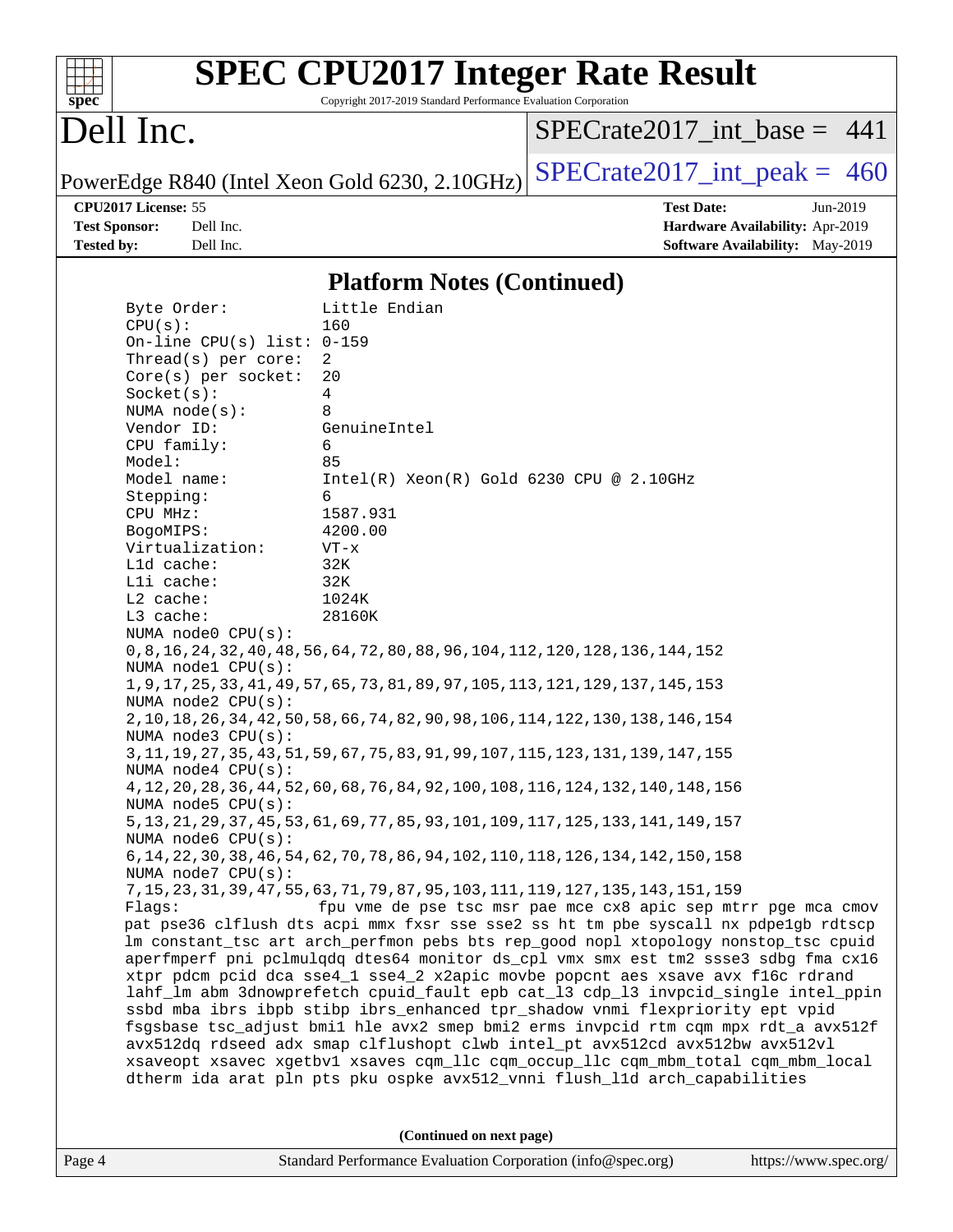| <b>SPEC CPU2017 Integer Rate Result</b><br>spec <sup>®</sup><br>Copyright 2017-2019 Standard Performance Evaluation Corporation |                                 |  |  |  |  |  |
|---------------------------------------------------------------------------------------------------------------------------------|---------------------------------|--|--|--|--|--|
| Dell Inc.                                                                                                                       | $SPECrate2017$ int base = 441   |  |  |  |  |  |
| PowerEdge R840 (Intel Xeon Gold 6230, 2.10GHz)                                                                                  | $SPECrate2017\_int\_peak = 460$ |  |  |  |  |  |
| CPU2017 License: 55                                                                                                             | <b>Test Date:</b><br>Jun-2019   |  |  |  |  |  |
| <b>Test Sponsor:</b><br>Dell Inc.                                                                                               | Hardware Availability: Apr-2019 |  |  |  |  |  |
| <b>Tested by:</b><br>Dell Inc.                                                                                                  | Software Availability: May-2019 |  |  |  |  |  |
| <b>Platform Notes (Continued)</b>                                                                                               |                                 |  |  |  |  |  |
|                                                                                                                                 |                                 |  |  |  |  |  |
| /proc/cpuinfo cache data<br>cache size $: 28160$ KB                                                                             |                                 |  |  |  |  |  |
| From numactl --hardware WARNING: a numactl 'node' might or might not correspond to a<br>physical chip.                          |                                 |  |  |  |  |  |
| available: 8 nodes (0-7)                                                                                                        |                                 |  |  |  |  |  |
| node 0 cpus: 0 8 16 24 32 40 48 56 64 72 80 88 96 104 112 120 128 136 144 152                                                   |                                 |  |  |  |  |  |
| node 0 size: 95146 MB                                                                                                           |                                 |  |  |  |  |  |
| node 0 free: 94897 MB<br>node 1 cpus: 1 9 17 25 33 41 49 57 65 73 81 89 97 105 113 121 129 137 145 153                          |                                 |  |  |  |  |  |
| node 1 size: 96764 MB                                                                                                           |                                 |  |  |  |  |  |
| node 1 free: 96540 MB                                                                                                           |                                 |  |  |  |  |  |
| node 2 cpus: 2 10 18 26 34 42 50 58 66 74 82 90 98 106 114 122 130 138 146 154                                                  |                                 |  |  |  |  |  |
| node 2 size: 96743 MB                                                                                                           |                                 |  |  |  |  |  |
| node 2 free: 96519 MB                                                                                                           |                                 |  |  |  |  |  |
| node 3 cpus: 3 11 19 27 35 43 51 59 67 75 83 91 99 107 115 123 131 139 147 155                                                  |                                 |  |  |  |  |  |
| node 3 size: 96764 MB                                                                                                           |                                 |  |  |  |  |  |
| node 3 free: 96580 MB                                                                                                           |                                 |  |  |  |  |  |
| node 4 cpus: 4 12 20 28 36 44 52 60 68 76 84 92 100 108 116 124 132 140 148 156                                                 |                                 |  |  |  |  |  |
| node 4 size: 96764 MB                                                                                                           |                                 |  |  |  |  |  |
| node 4 free: 96534 MB                                                                                                           |                                 |  |  |  |  |  |
| node 5 cpus: 5 13 21 29 37 45 53 61 69 77 85 93 101 109 117 125 133 141 149 157                                                 |                                 |  |  |  |  |  |
| node 5 size: 96764 MB                                                                                                           |                                 |  |  |  |  |  |
| node 5 free: 96569 MB                                                                                                           |                                 |  |  |  |  |  |
| node 6 cpus: 6 14 22 30 38 46 54 62 70 78 86 94 102 110 118 126 134 142 150 158                                                 |                                 |  |  |  |  |  |
| node 6 size: 96764 MB                                                                                                           |                                 |  |  |  |  |  |
| node 6 free: 96561 MB                                                                                                           |                                 |  |  |  |  |  |
| node 7 cpus: 7 15 23 31 39 47 55 63 71 79 87 95 103 111 119 127 135 143 151 159                                                 |                                 |  |  |  |  |  |
| node 7 size: 96762 MB                                                                                                           |                                 |  |  |  |  |  |
| node 7 free: 96592 MB<br>node distances:                                                                                        |                                 |  |  |  |  |  |
| node<br>$\mathbf 0$<br>$\mathbf 1$<br>2<br>3<br>5<br>6<br>7<br>4                                                                |                                 |  |  |  |  |  |
| 0:<br>21<br>21<br>$11\,$<br>21<br>21<br>21<br>10<br>21                                                                          |                                 |  |  |  |  |  |
| 1:<br>10<br>21<br>21<br>21<br>21<br>11<br>21<br>21                                                                              |                                 |  |  |  |  |  |
| 21<br>2:<br>21<br>21<br>10<br>21<br>21<br>11<br>21                                                                              |                                 |  |  |  |  |  |
| 3:<br>21<br>21<br>21<br>21<br>21<br>21<br>11<br>10                                                                              |                                 |  |  |  |  |  |
| 21<br>10<br>21<br>4 :<br>11<br>21<br>21<br>21<br>21                                                                             |                                 |  |  |  |  |  |
| 5:<br>11<br>21<br>21<br>21<br>21<br>21<br>10<br>21                                                                              |                                 |  |  |  |  |  |
| 6:<br>21<br>21<br>21<br>21<br>21<br>11<br>21<br>10                                                                              |                                 |  |  |  |  |  |
| 21<br>21<br>7:<br>21<br>21<br>11<br>21<br>21<br>10                                                                              |                                 |  |  |  |  |  |
|                                                                                                                                 |                                 |  |  |  |  |  |
| From /proc/meminfo                                                                                                              |                                 |  |  |  |  |  |
| MemTotal:<br>791012844 kB                                                                                                       |                                 |  |  |  |  |  |
| HugePages_Total:<br>0                                                                                                           |                                 |  |  |  |  |  |
| 2048 kB<br>Hugepagesize:                                                                                                        |                                 |  |  |  |  |  |
| /usr/bin/lsb_release -d                                                                                                         |                                 |  |  |  |  |  |
| (Continued on next page)                                                                                                        |                                 |  |  |  |  |  |
| Page 5<br>Standard Performance Evaluation Corporation (info@spec.org)                                                           | https://www.spec.org/           |  |  |  |  |  |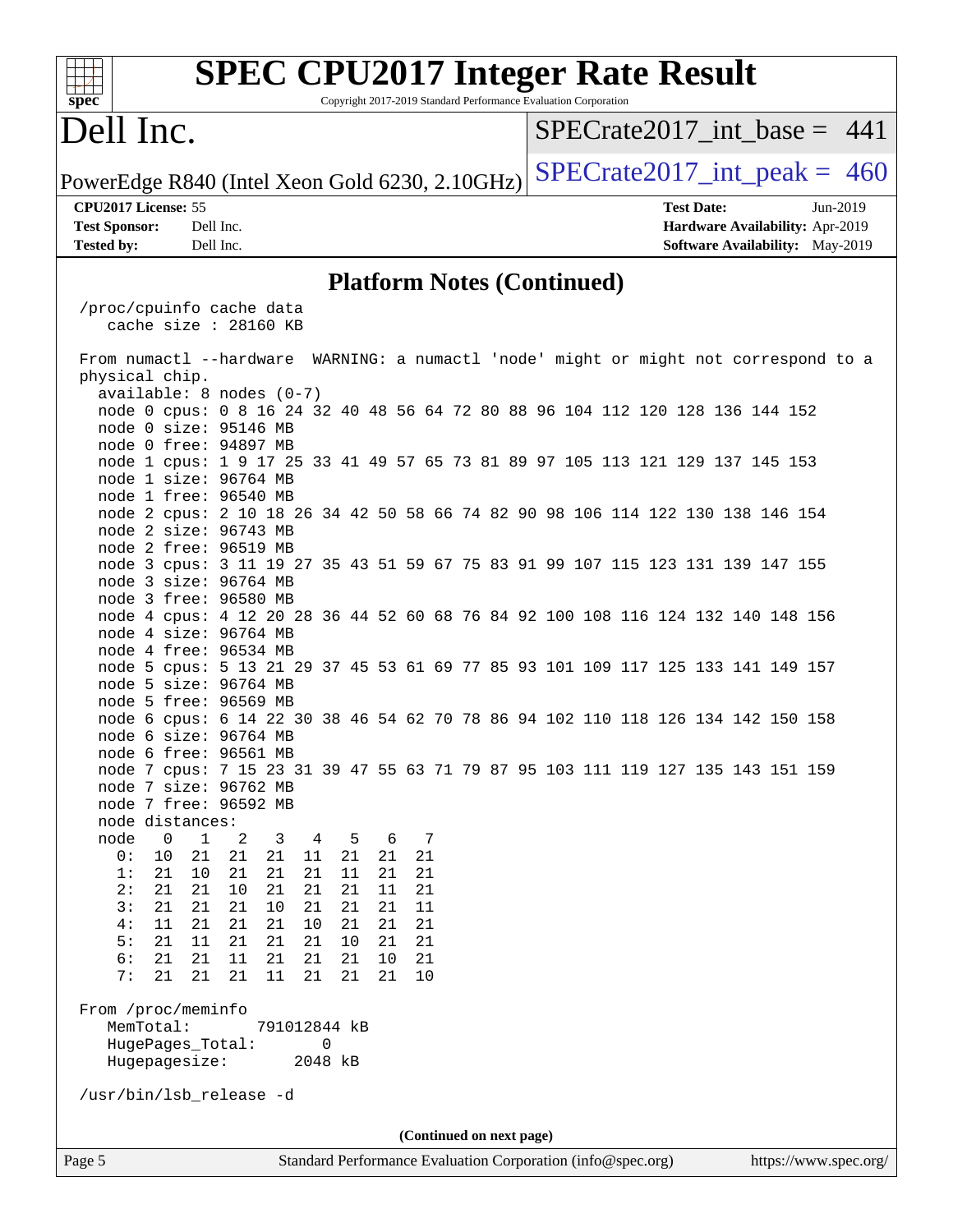| <b>SPEC CPU2017 Integer Rate Result</b>                                                                                                                                                                                                                                                                                                                                                                                                                                                                                                                                                                                                                                                                                          |                                                                    |  |  |  |  |
|----------------------------------------------------------------------------------------------------------------------------------------------------------------------------------------------------------------------------------------------------------------------------------------------------------------------------------------------------------------------------------------------------------------------------------------------------------------------------------------------------------------------------------------------------------------------------------------------------------------------------------------------------------------------------------------------------------------------------------|--------------------------------------------------------------------|--|--|--|--|
| spec<br>Copyright 2017-2019 Standard Performance Evaluation Corporation                                                                                                                                                                                                                                                                                                                                                                                                                                                                                                                                                                                                                                                          |                                                                    |  |  |  |  |
| Dell Inc.                                                                                                                                                                                                                                                                                                                                                                                                                                                                                                                                                                                                                                                                                                                        | $SPECrate2017\_int\_base = 441$                                    |  |  |  |  |
| PowerEdge R840 (Intel Xeon Gold 6230, 2.10GHz)                                                                                                                                                                                                                                                                                                                                                                                                                                                                                                                                                                                                                                                                                   | $SPECTate2017\_int\_peak = 460$                                    |  |  |  |  |
| CPU2017 License: 55                                                                                                                                                                                                                                                                                                                                                                                                                                                                                                                                                                                                                                                                                                              | <b>Test Date:</b><br>$Jun-2019$                                    |  |  |  |  |
| <b>Test Sponsor:</b><br>Dell Inc.<br><b>Tested by:</b><br>Dell Inc.                                                                                                                                                                                                                                                                                                                                                                                                                                                                                                                                                                                                                                                              | Hardware Availability: Apr-2019<br>Software Availability: May-2019 |  |  |  |  |
| <b>Platform Notes (Continued)</b>                                                                                                                                                                                                                                                                                                                                                                                                                                                                                                                                                                                                                                                                                                |                                                                    |  |  |  |  |
| Ubuntu 18.04.2 LTS                                                                                                                                                                                                                                                                                                                                                                                                                                                                                                                                                                                                                                                                                                               |                                                                    |  |  |  |  |
| From /etc/*release* /etc/*version*<br>debian_version: buster/sid<br>os-release:<br>NAME="Ubuntu"<br>VERSION="18.04.2 LTS (Bionic Beaver)"<br>ID=ubuntu<br>ID LIKE=debian<br>PRETTY NAME="Ubuntu 18.04.2 LTS"<br>VERSION ID="18.04"<br>HOME_URL="https://www.ubuntu.com/"<br>SUPPORT_URL="https://help.ubuntu.com/"<br>uname $-a$ :<br>Linux intel-sut 4.15.0-45-generic #48-Ubuntu SMP Tue Jan 29 16:28:13 UTC 2019 x86_64<br>x86_64 x86_64 GNU/Linux<br>Kernel self-reported vulnerability status:<br>CVE-2017-5754 (Meltdown):<br>Not affected<br>CVE-2017-5753 (Spectre variant 1): Mitigation: __user pointer sanitization<br>CVE-2017-5715 (Spectre variant 2): Mitigation: Enhanced IBRS, IBPB<br>run-level 5 Jun 20 04:42 |                                                                    |  |  |  |  |
| SPEC is set to: /home/cpu2017<br>Type Size Used Avail Use% Mounted on<br>Filesystem<br>/dev/sda2<br>ext4 439G<br>29G 388G<br>$7\frac{6}{9}$ /                                                                                                                                                                                                                                                                                                                                                                                                                                                                                                                                                                                    |                                                                    |  |  |  |  |
| Additional information from dmidecode follows. WARNING: Use caution when you interpret<br>this section. The 'dmidecode' program reads system data which is "intended to allow<br>hardware to be accurately determined", but the intent may not be met, as there are<br>frequent changes to hardware, firmware, and the "DMTF SMBIOS" standard.<br>BIOS Dell Inc. 2.2.9 05/08/2019<br>Memory:<br>24x 00AD00B300AD HMA84GR7CJR4N-WM 32 GB 2 rank 2933<br>24x Not Specified Not Specified                                                                                                                                                                                                                                           |                                                                    |  |  |  |  |
| (End of data from sysinfo program)                                                                                                                                                                                                                                                                                                                                                                                                                                                                                                                                                                                                                                                                                               |                                                                    |  |  |  |  |
| <b>Compiler Version Notes</b>                                                                                                                                                                                                                                                                                                                                                                                                                                                                                                                                                                                                                                                                                                    |                                                                    |  |  |  |  |
| $502.\text{qcc }r(\text{peak})$<br>CC.                                                                                                                                                                                                                                                                                                                                                                                                                                                                                                                                                                                                                                                                                           |                                                                    |  |  |  |  |
|                                                                                                                                                                                                                                                                                                                                                                                                                                                                                                                                                                                                                                                                                                                                  |                                                                    |  |  |  |  |
| (Continued on next page)                                                                                                                                                                                                                                                                                                                                                                                                                                                                                                                                                                                                                                                                                                         |                                                                    |  |  |  |  |
| Page 6<br>Standard Performance Evaluation Corporation (info@spec.org)                                                                                                                                                                                                                                                                                                                                                                                                                                                                                                                                                                                                                                                            | https://www.spec.org/                                              |  |  |  |  |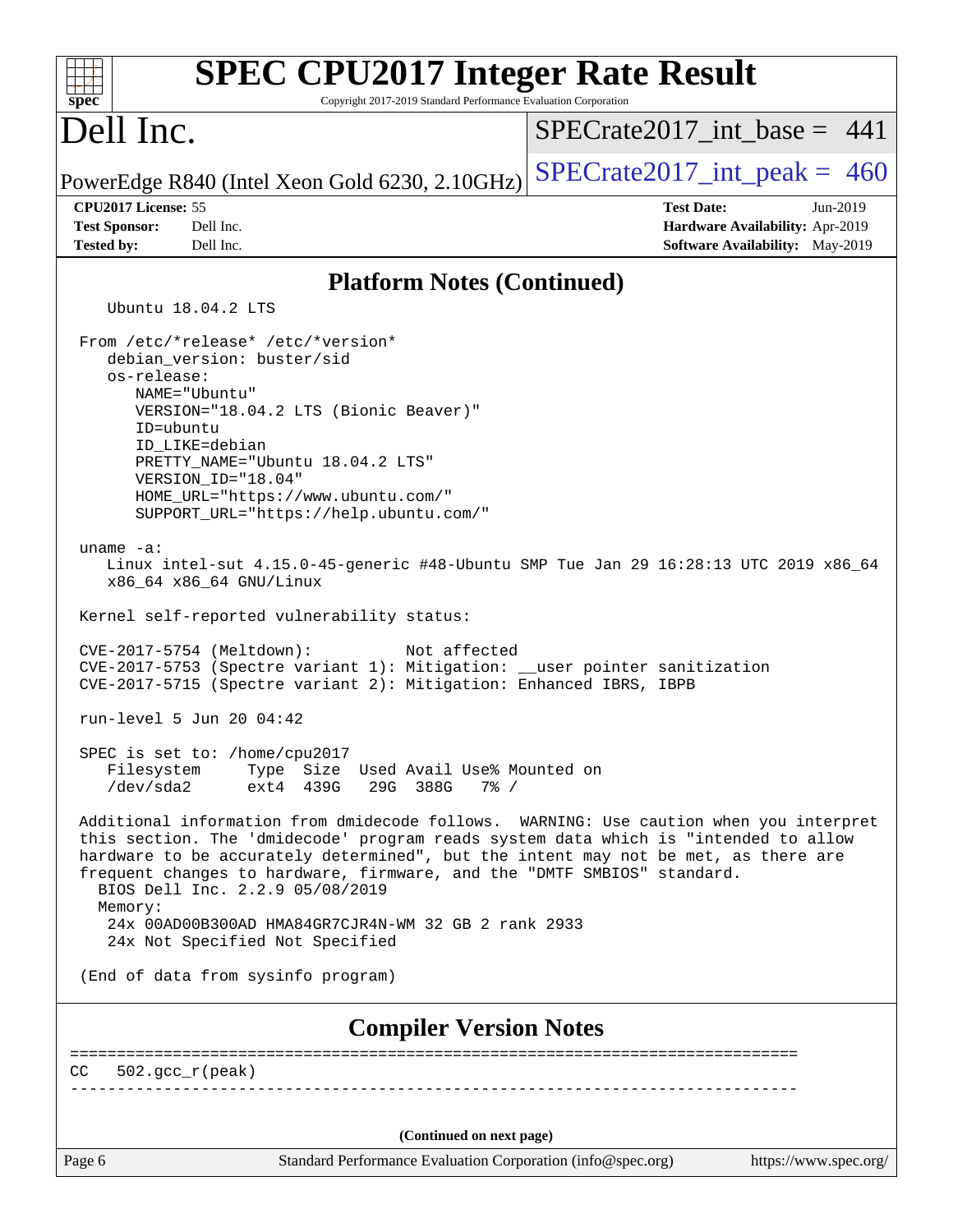| $spec^*$                                                                                                                                                                     |                        | <b>SPEC CPU2017 Integer Rate Result</b>                                                                                                             |                                   | Copyright 2017-2019 Standard Performance Evaluation Corporation |                   |                                                                    |          |
|------------------------------------------------------------------------------------------------------------------------------------------------------------------------------|------------------------|-----------------------------------------------------------------------------------------------------------------------------------------------------|-----------------------------------|-----------------------------------------------------------------|-------------------|--------------------------------------------------------------------|----------|
| Dell Inc.                                                                                                                                                                    |                        |                                                                                                                                                     |                                   | $SPECrate2017$ int base = 441                                   |                   |                                                                    |          |
| PowerEdge R840 (Intel Xeon Gold 6230, 2.10GHz)                                                                                                                               |                        |                                                                                                                                                     |                                   | $SPECrate2017\_int\_peak = 460$                                 |                   |                                                                    |          |
| CPU2017 License: 55<br><b>Test Sponsor:</b><br><b>Tested by:</b>                                                                                                             | Dell Inc.<br>Dell Inc. |                                                                                                                                                     |                                   |                                                                 | <b>Test Date:</b> | Hardware Availability: Apr-2019<br>Software Availability: May-2019 | Jun-2019 |
| Intel(R) C Intel(R) 64 Compiler for applications running on IA-32, Version<br>19.0.4.227 Build 20190416<br>Copyright (C) 1985-2019 Intel Corporation. All rights reserved.   |                        |                                                                                                                                                     |                                   | <b>Compiler Version Notes (Continued)</b>                       |                   |                                                                    |          |
| CC                                                                                                                                                                           |                        | 500.perlbench_r(base) 502.gcc_r(base) 505.mcf_r(base, peak)<br>525.x264_r(base, peak) 557.xz_r(base, peak)<br>------------------------------------- |                                   | ------------------------------                                  |                   |                                                                    |          |
| Intel(R) C Intel(R) 64 Compiler for applications running on Intel(R) 64,<br>Copyright (C) 1985-2019 Intel Corporation. All rights reserved.                                  |                        | Version 19.0.4.227 Build 20190416                                                                                                                   | _________________________________ |                                                                 |                   |                                                                    |          |
| CC.                                                                                                                                                                          | 500.perlbench_r(peak)  |                                                                                                                                                     |                                   | _____________________________________                           |                   |                                                                    |          |
| Intel(R) C Intel(R) 64 Compiler for applications running on Intel(R) 64,<br>Copyright (C) 1985-2019 Intel Corporation. All rights reserved.                                  |                        | Version 19.0.4.227 Build 20190416                                                                                                                   |                                   |                                                                 |                   |                                                                    |          |
| CXXC 523.xalancbmk_r(peak)                                                                                                                                                   |                        |                                                                                                                                                     |                                   |                                                                 |                   |                                                                    |          |
| Intel(R) C++ Intel(R) 64 Compiler for applications running on IA-32, Version<br>19.0.4.227 Build 20190416<br>Copyright (C) 1985-2019 Intel Corporation. All rights reserved. |                        |                                                                                                                                                     |                                   |                                                                 |                   |                                                                    |          |
|                                                                                                                                                                              |                        | CXXC 520.omnetpp_r(base, peak) 523.xalancbmk_r(base) 531.deepsjeng_r(base,<br>peak) 541.leela_r(base, peak)                                         |                                   |                                                                 |                   |                                                                    |          |
| Intel(R) C++ Intel(R) 64 Compiler for applications running on Intel(R) 64,<br>Copyright (C) 1985-2019 Intel Corporation. All rights reserved.                                |                        | Version 19.0.4.227 Build 20190416                                                                                                                   |                                   |                                                                 |                   |                                                                    |          |
| $FC 548. exchange2_r(base, peak)$                                                                                                                                            |                        |                                                                                                                                                     |                                   |                                                                 |                   |                                                                    |          |
| $Intel(R)$ Fortran Intel(R) 64 Compiler for applications running on Intel(R)<br>Copyright (C) 1985-2019 Intel Corporation. All rights reserved.                              |                        | 64, Version 19.0.4.227 Build 20190416                                                                                                               |                                   |                                                                 |                   |                                                                    |          |
|                                                                                                                                                                              |                        |                                                                                                                                                     |                                   |                                                                 |                   |                                                                    |          |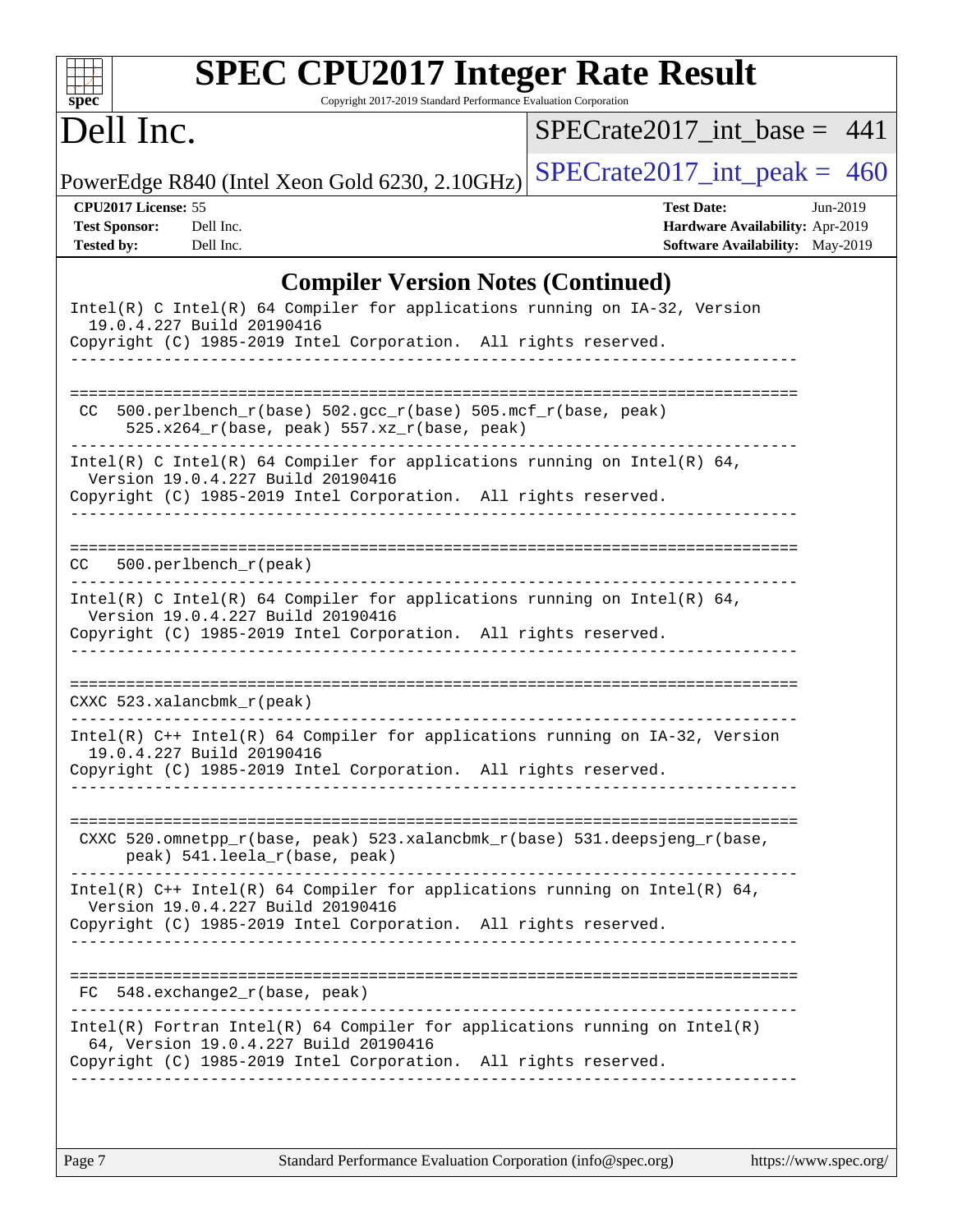

# **[SPEC CPU2017 Integer Rate Result](http://www.spec.org/auto/cpu2017/Docs/result-fields.html#SPECCPU2017IntegerRateResult)**

Copyright 2017-2019 Standard Performance Evaluation Corporation

# Dell Inc.

 $SPECTate2017\_int\_base = 441$ 

PowerEdge R840 (Intel Xeon Gold 6230, 2.10GHz)  $\text{SPECrate}2017\_int\_peak = 460$ 

**[Tested by:](http://www.spec.org/auto/cpu2017/Docs/result-fields.html#Testedby)** Dell Inc. **[Software Availability:](http://www.spec.org/auto/cpu2017/Docs/result-fields.html#SoftwareAvailability)** May-2019

**[CPU2017 License:](http://www.spec.org/auto/cpu2017/Docs/result-fields.html#CPU2017License)** 55 **[Test Date:](http://www.spec.org/auto/cpu2017/Docs/result-fields.html#TestDate)** Jun-2019 **[Test Sponsor:](http://www.spec.org/auto/cpu2017/Docs/result-fields.html#TestSponsor)** Dell Inc. **[Hardware Availability:](http://www.spec.org/auto/cpu2017/Docs/result-fields.html#HardwareAvailability)** Apr-2019

# **[Base Compiler Invocation](http://www.spec.org/auto/cpu2017/Docs/result-fields.html#BaseCompilerInvocation)**

[C benchmarks](http://www.spec.org/auto/cpu2017/Docs/result-fields.html#Cbenchmarks): [icc -m64 -std=c11](http://www.spec.org/cpu2017/results/res2019q3/cpu2017-20190708-15986.flags.html#user_CCbase_intel_icc_64bit_c11_33ee0cdaae7deeeab2a9725423ba97205ce30f63b9926c2519791662299b76a0318f32ddfffdc46587804de3178b4f9328c46fa7c2b0cd779d7a61945c91cd35)

[C++ benchmarks:](http://www.spec.org/auto/cpu2017/Docs/result-fields.html#CXXbenchmarks) [icpc -m64](http://www.spec.org/cpu2017/results/res2019q3/cpu2017-20190708-15986.flags.html#user_CXXbase_intel_icpc_64bit_4ecb2543ae3f1412ef961e0650ca070fec7b7afdcd6ed48761b84423119d1bf6bdf5cad15b44d48e7256388bc77273b966e5eb805aefd121eb22e9299b2ec9d9)

[Fortran benchmarks:](http://www.spec.org/auto/cpu2017/Docs/result-fields.html#Fortranbenchmarks) [ifort -m64](http://www.spec.org/cpu2017/results/res2019q3/cpu2017-20190708-15986.flags.html#user_FCbase_intel_ifort_64bit_24f2bb282fbaeffd6157abe4f878425411749daecae9a33200eee2bee2fe76f3b89351d69a8130dd5949958ce389cf37ff59a95e7a40d588e8d3a57e0c3fd751)

## **[Base Portability Flags](http://www.spec.org/auto/cpu2017/Docs/result-fields.html#BasePortabilityFlags)**

 500.perlbench\_r: [-DSPEC\\_LP64](http://www.spec.org/cpu2017/results/res2019q3/cpu2017-20190708-15986.flags.html#b500.perlbench_r_basePORTABILITY_DSPEC_LP64) [-DSPEC\\_LINUX\\_X64](http://www.spec.org/cpu2017/results/res2019q3/cpu2017-20190708-15986.flags.html#b500.perlbench_r_baseCPORTABILITY_DSPEC_LINUX_X64) 502.gcc\_r: [-DSPEC\\_LP64](http://www.spec.org/cpu2017/results/res2019q3/cpu2017-20190708-15986.flags.html#suite_basePORTABILITY502_gcc_r_DSPEC_LP64) 505.mcf\_r: [-DSPEC\\_LP64](http://www.spec.org/cpu2017/results/res2019q3/cpu2017-20190708-15986.flags.html#suite_basePORTABILITY505_mcf_r_DSPEC_LP64) 520.omnetpp\_r: [-DSPEC\\_LP64](http://www.spec.org/cpu2017/results/res2019q3/cpu2017-20190708-15986.flags.html#suite_basePORTABILITY520_omnetpp_r_DSPEC_LP64) 523.xalancbmk\_r: [-DSPEC\\_LP64](http://www.spec.org/cpu2017/results/res2019q3/cpu2017-20190708-15986.flags.html#suite_basePORTABILITY523_xalancbmk_r_DSPEC_LP64) [-DSPEC\\_LINUX](http://www.spec.org/cpu2017/results/res2019q3/cpu2017-20190708-15986.flags.html#b523.xalancbmk_r_baseCXXPORTABILITY_DSPEC_LINUX) 525.x264\_r: [-DSPEC\\_LP64](http://www.spec.org/cpu2017/results/res2019q3/cpu2017-20190708-15986.flags.html#suite_basePORTABILITY525_x264_r_DSPEC_LP64) 531.deepsjeng\_r: [-DSPEC\\_LP64](http://www.spec.org/cpu2017/results/res2019q3/cpu2017-20190708-15986.flags.html#suite_basePORTABILITY531_deepsjeng_r_DSPEC_LP64) 541.leela\_r: [-DSPEC\\_LP64](http://www.spec.org/cpu2017/results/res2019q3/cpu2017-20190708-15986.flags.html#suite_basePORTABILITY541_leela_r_DSPEC_LP64) 548.exchange2\_r: [-DSPEC\\_LP64](http://www.spec.org/cpu2017/results/res2019q3/cpu2017-20190708-15986.flags.html#suite_basePORTABILITY548_exchange2_r_DSPEC_LP64) 557.xz\_r: [-DSPEC\\_LP64](http://www.spec.org/cpu2017/results/res2019q3/cpu2017-20190708-15986.flags.html#suite_basePORTABILITY557_xz_r_DSPEC_LP64)

# **[Base Optimization Flags](http://www.spec.org/auto/cpu2017/Docs/result-fields.html#BaseOptimizationFlags)**

#### [C benchmarks](http://www.spec.org/auto/cpu2017/Docs/result-fields.html#Cbenchmarks):

[-Wl,-z,muldefs](http://www.spec.org/cpu2017/results/res2019q3/cpu2017-20190708-15986.flags.html#user_CCbase_link_force_multiple1_b4cbdb97b34bdee9ceefcfe54f4c8ea74255f0b02a4b23e853cdb0e18eb4525ac79b5a88067c842dd0ee6996c24547a27a4b99331201badda8798ef8a743f577) [-xCORE-AVX512](http://www.spec.org/cpu2017/results/res2019q3/cpu2017-20190708-15986.flags.html#user_CCbase_f-xCORE-AVX512) [-ipo](http://www.spec.org/cpu2017/results/res2019q3/cpu2017-20190708-15986.flags.html#user_CCbase_f-ipo) [-O3](http://www.spec.org/cpu2017/results/res2019q3/cpu2017-20190708-15986.flags.html#user_CCbase_f-O3) [-no-prec-div](http://www.spec.org/cpu2017/results/res2019q3/cpu2017-20190708-15986.flags.html#user_CCbase_f-no-prec-div) [-qopt-mem-layout-trans=4](http://www.spec.org/cpu2017/results/res2019q3/cpu2017-20190708-15986.flags.html#user_CCbase_f-qopt-mem-layout-trans_fa39e755916c150a61361b7846f310bcdf6f04e385ef281cadf3647acec3f0ae266d1a1d22d972a7087a248fd4e6ca390a3634700869573d231a252c784941a8) [-L/usr/local/IntelCompiler19/compilers\\_and\\_libraries\\_2019.4.227/linux/compiler/lib/intel64](http://www.spec.org/cpu2017/results/res2019q3/cpu2017-20190708-15986.flags.html#user_CCbase_qkmalloc_link_0ffe0cb02c68ef1b443a077c7888c10c67ca0d1dd7138472156f06a085bbad385f78d49618ad55dca9db3b1608e84afc2f69b4003b1d1ca498a9fc1462ccefda) [-lqkmalloc](http://www.spec.org/cpu2017/results/res2019q3/cpu2017-20190708-15986.flags.html#user_CCbase_qkmalloc_link_lib_79a818439969f771c6bc311cfd333c00fc099dad35c030f5aab9dda831713d2015205805422f83de8875488a2991c0a156aaa600e1f9138f8fc37004abc96dc5)

#### [C++ benchmarks](http://www.spec.org/auto/cpu2017/Docs/result-fields.html#CXXbenchmarks):

[-Wl,-z,muldefs](http://www.spec.org/cpu2017/results/res2019q3/cpu2017-20190708-15986.flags.html#user_CXXbase_link_force_multiple1_b4cbdb97b34bdee9ceefcfe54f4c8ea74255f0b02a4b23e853cdb0e18eb4525ac79b5a88067c842dd0ee6996c24547a27a4b99331201badda8798ef8a743f577) [-xCORE-AVX512](http://www.spec.org/cpu2017/results/res2019q3/cpu2017-20190708-15986.flags.html#user_CXXbase_f-xCORE-AVX512) [-ipo](http://www.spec.org/cpu2017/results/res2019q3/cpu2017-20190708-15986.flags.html#user_CXXbase_f-ipo) [-O3](http://www.spec.org/cpu2017/results/res2019q3/cpu2017-20190708-15986.flags.html#user_CXXbase_f-O3) [-no-prec-div](http://www.spec.org/cpu2017/results/res2019q3/cpu2017-20190708-15986.flags.html#user_CXXbase_f-no-prec-div)

[-qopt-mem-layout-trans=4](http://www.spec.org/cpu2017/results/res2019q3/cpu2017-20190708-15986.flags.html#user_CXXbase_f-qopt-mem-layout-trans_fa39e755916c150a61361b7846f310bcdf6f04e385ef281cadf3647acec3f0ae266d1a1d22d972a7087a248fd4e6ca390a3634700869573d231a252c784941a8)

[-L/usr/local/IntelCompiler19/compilers\\_and\\_libraries\\_2019.4.227/linux/compiler/lib/intel64](http://www.spec.org/cpu2017/results/res2019q3/cpu2017-20190708-15986.flags.html#user_CXXbase_qkmalloc_link_0ffe0cb02c68ef1b443a077c7888c10c67ca0d1dd7138472156f06a085bbad385f78d49618ad55dca9db3b1608e84afc2f69b4003b1d1ca498a9fc1462ccefda) [-lqkmalloc](http://www.spec.org/cpu2017/results/res2019q3/cpu2017-20190708-15986.flags.html#user_CXXbase_qkmalloc_link_lib_79a818439969f771c6bc311cfd333c00fc099dad35c030f5aab9dda831713d2015205805422f83de8875488a2991c0a156aaa600e1f9138f8fc37004abc96dc5)

#### [Fortran benchmarks](http://www.spec.org/auto/cpu2017/Docs/result-fields.html#Fortranbenchmarks):

[-Wl,-z,muldefs](http://www.spec.org/cpu2017/results/res2019q3/cpu2017-20190708-15986.flags.html#user_FCbase_link_force_multiple1_b4cbdb97b34bdee9ceefcfe54f4c8ea74255f0b02a4b23e853cdb0e18eb4525ac79b5a88067c842dd0ee6996c24547a27a4b99331201badda8798ef8a743f577) [-xCORE-AVX512](http://www.spec.org/cpu2017/results/res2019q3/cpu2017-20190708-15986.flags.html#user_FCbase_f-xCORE-AVX512) [-ipo](http://www.spec.org/cpu2017/results/res2019q3/cpu2017-20190708-15986.flags.html#user_FCbase_f-ipo) [-O3](http://www.spec.org/cpu2017/results/res2019q3/cpu2017-20190708-15986.flags.html#user_FCbase_f-O3) [-no-prec-div](http://www.spec.org/cpu2017/results/res2019q3/cpu2017-20190708-15986.flags.html#user_FCbase_f-no-prec-div) [-qopt-mem-layout-trans=4](http://www.spec.org/cpu2017/results/res2019q3/cpu2017-20190708-15986.flags.html#user_FCbase_f-qopt-mem-layout-trans_fa39e755916c150a61361b7846f310bcdf6f04e385ef281cadf3647acec3f0ae266d1a1d22d972a7087a248fd4e6ca390a3634700869573d231a252c784941a8) [-nostandard-realloc-lhs](http://www.spec.org/cpu2017/results/res2019q3/cpu2017-20190708-15986.flags.html#user_FCbase_f_2003_std_realloc_82b4557e90729c0f113870c07e44d33d6f5a304b4f63d4c15d2d0f1fab99f5daaed73bdb9275d9ae411527f28b936061aa8b9c8f2d63842963b95c9dd6426b8a) [-align array32byte](http://www.spec.org/cpu2017/results/res2019q3/cpu2017-20190708-15986.flags.html#user_FCbase_align_array32byte_b982fe038af199962ba9a80c053b8342c548c85b40b8e86eb3cc33dee0d7986a4af373ac2d51c3f7cf710a18d62fdce2948f201cd044323541f22fc0fffc51b6) [-L/usr/local/IntelCompiler19/compilers\\_and\\_libraries\\_2019.4.227/linux/compiler/lib/intel64](http://www.spec.org/cpu2017/results/res2019q3/cpu2017-20190708-15986.flags.html#user_FCbase_qkmalloc_link_0ffe0cb02c68ef1b443a077c7888c10c67ca0d1dd7138472156f06a085bbad385f78d49618ad55dca9db3b1608e84afc2f69b4003b1d1ca498a9fc1462ccefda) [-lqkmalloc](http://www.spec.org/cpu2017/results/res2019q3/cpu2017-20190708-15986.flags.html#user_FCbase_qkmalloc_link_lib_79a818439969f771c6bc311cfd333c00fc099dad35c030f5aab9dda831713d2015205805422f83de8875488a2991c0a156aaa600e1f9138f8fc37004abc96dc5)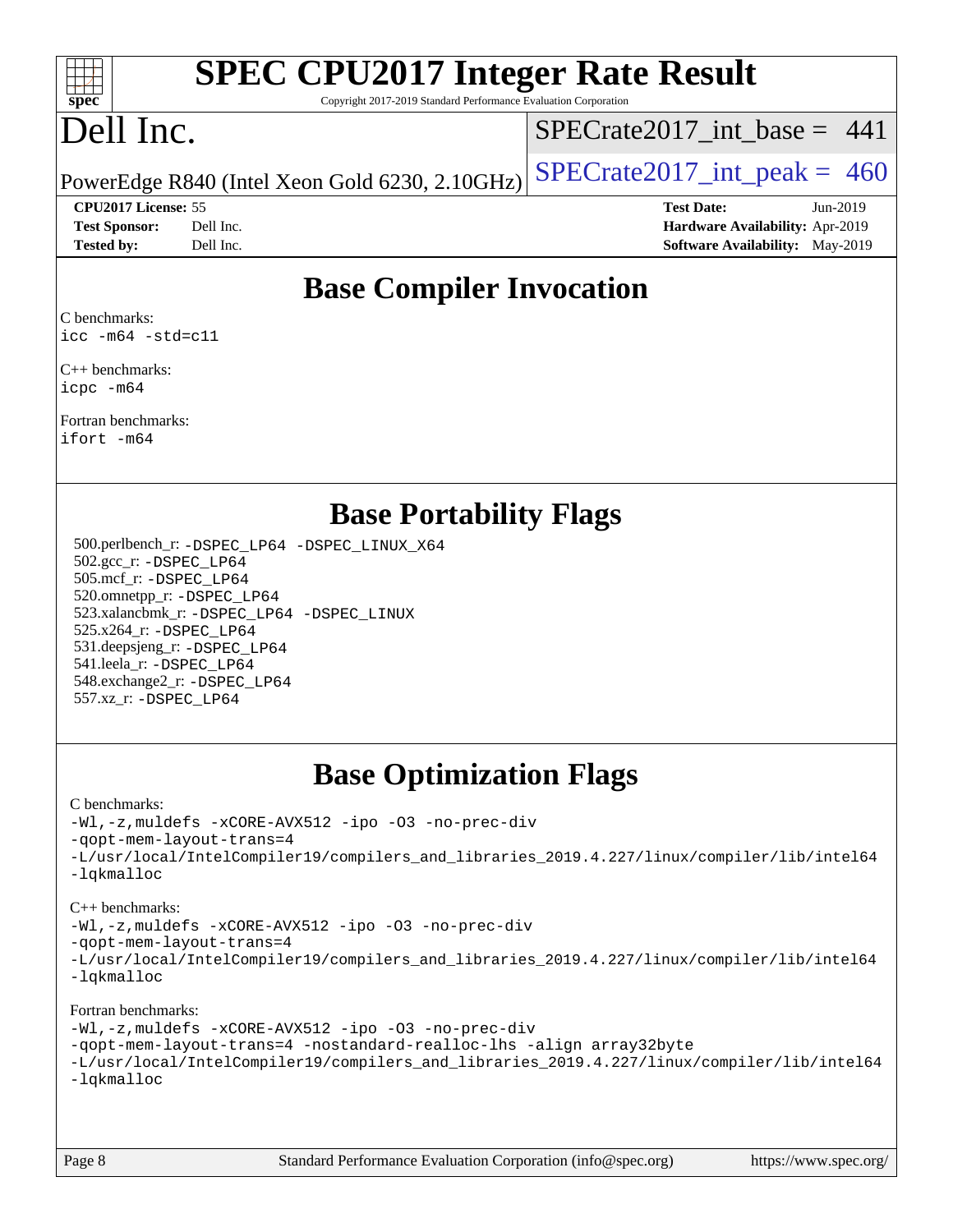| <b>SPEC CPU2017 Integer Rate Result</b><br>spec<br>Copyright 2017-2019 Standard Performance Evaluation Corporation                                                                                                                                                                                                                                                                  |                                                                                                     |
|-------------------------------------------------------------------------------------------------------------------------------------------------------------------------------------------------------------------------------------------------------------------------------------------------------------------------------------------------------------------------------------|-----------------------------------------------------------------------------------------------------|
| Dell Inc.                                                                                                                                                                                                                                                                                                                                                                           | $SPECrate2017$ int base = 441                                                                       |
| PowerEdge R840 (Intel Xeon Gold 6230, 2.10GHz)                                                                                                                                                                                                                                                                                                                                      | $SPECrate2017\_int\_peak = 460$                                                                     |
| CPU2017 License: 55<br>Dell Inc.<br><b>Test Sponsor:</b><br>Dell Inc.<br><b>Tested by:</b>                                                                                                                                                                                                                                                                                          | <b>Test Date:</b><br>Jun-2019<br>Hardware Availability: Apr-2019<br>Software Availability: May-2019 |
| <b>Peak Compiler Invocation</b>                                                                                                                                                                                                                                                                                                                                                     |                                                                                                     |
| C benchmarks (except as noted below):<br>$\text{icc}$ -m64 -std=c11                                                                                                                                                                                                                                                                                                                 |                                                                                                     |
| 502.gcc_r: icc -m32 -std=c11 -L/usr/local/IntelCompiler19/compilers_and_libraries_2019.4.227/linux/compiler/lib/ia32_lin                                                                                                                                                                                                                                                            |                                                                                                     |
| C++ benchmarks (except as noted below):<br>icpc -m64                                                                                                                                                                                                                                                                                                                                |                                                                                                     |
| 523.xalancbmk_r: icpc -m32 -L/usr/local/IntelCompiler19/compilers_and_libraries_2019.4.227/linux/compiler/lib/ia32_lin                                                                                                                                                                                                                                                              |                                                                                                     |
| Fortran benchmarks:<br>ifort -m64                                                                                                                                                                                                                                                                                                                                                   |                                                                                                     |
| <b>Peak Portability Flags</b><br>500.perlbench_r: -DSPEC_LP64 -DSPEC_LINUX_X64<br>502.gcc_r: -D_FILE_OFFSET_BITS=64<br>505.mcf_r: -DSPEC_LP64<br>520.omnetpp_r: -DSPEC_LP64<br>523.xalancbmk_r: -D_FILE_OFFSET_BITS=64 -DSPEC_LINUX<br>525.x264_r: -DSPEC_LP64<br>531.deepsjeng_r: -DSPEC_LP64<br>541.leela_r: -DSPEC_LP64<br>548.exchange2_r: -DSPEC_LP64<br>557.xz_r: -DSPEC_LP64 |                                                                                                     |
| <b>Peak Optimization Flags</b>                                                                                                                                                                                                                                                                                                                                                      |                                                                                                     |
| C benchmarks:<br>500.perlbench_r: -Wl, -z, muldefs -prof-gen(pass 1) -prof-use(pass 2) -ipo<br>-xCORE-AVX512 -03 -no-prec-div -qopt-mem-layout-trans=4<br>-fno-strict-overflow<br>-L/usr/local/IntelCompiler19/compilers_and_libraries_2019.4.227/linux/compiler/lib/intel64<br>-lqkmalloc                                                                                          |                                                                                                     |
| $502.\text{sec\_r: } -W1$ , $-z$ , muldefs $-prof-gen(pass 1)$ $-prof-use(pass 2)$ $-ipo$<br>-xCORE-AVX512 -03 -no-prec-div -qopt-mem-layout-trans=4<br>-L/usr/local/je5.0.1-32/lib -ljemalloc                                                                                                                                                                                      |                                                                                                     |
| 505.mcf_r:-Wl,-z,muldefs -xCORE-AVX512 -ipo -03 -no-prec-div<br>-gopt-mem-layout-trans=4                                                                                                                                                                                                                                                                                            |                                                                                                     |
| (Continued on next page)                                                                                                                                                                                                                                                                                                                                                            |                                                                                                     |
| Page 9<br>Standard Performance Evaluation Corporation (info@spec.org)                                                                                                                                                                                                                                                                                                               | https://www.spec.org/                                                                               |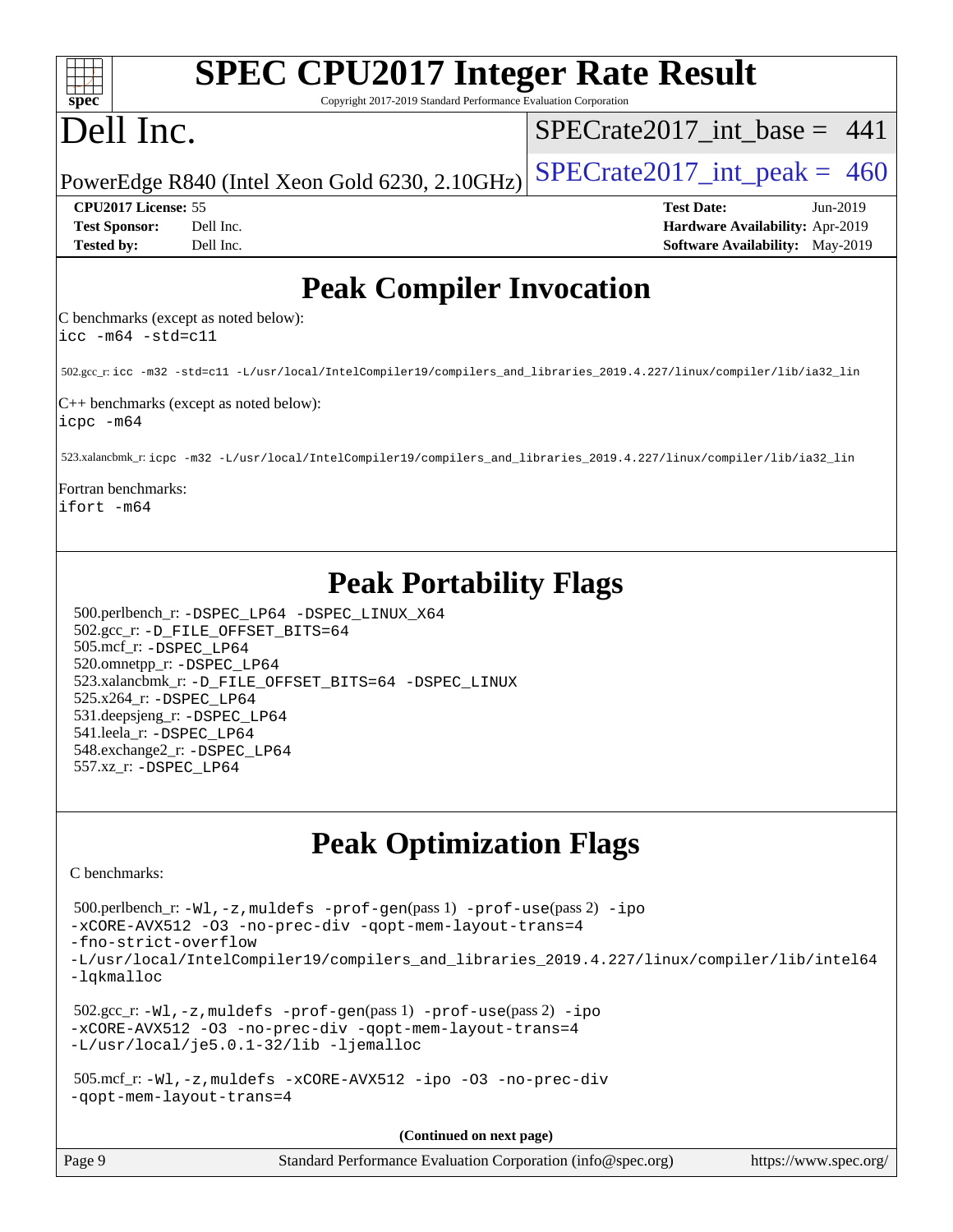| <b>SPEC CPU2017 Integer Rate Result</b><br>Copyright 2017-2019 Standard Performance Evaluation Corporation<br>$spec^*$                                                                                                                                        |                                                                                                     |  |  |  |  |  |  |
|---------------------------------------------------------------------------------------------------------------------------------------------------------------------------------------------------------------------------------------------------------------|-----------------------------------------------------------------------------------------------------|--|--|--|--|--|--|
| Dell Inc.                                                                                                                                                                                                                                                     | $SPECrate2017\_int\_base = 441$                                                                     |  |  |  |  |  |  |
| PowerEdge R840 (Intel Xeon Gold 6230, 2.10GHz)                                                                                                                                                                                                                | $SPECrate2017\_int\_peak = 460$                                                                     |  |  |  |  |  |  |
| CPU2017 License: 55<br>Dell Inc.<br><b>Test Sponsor:</b><br>Dell Inc.<br><b>Tested by:</b>                                                                                                                                                                    | <b>Test Date:</b><br>Jun-2019<br>Hardware Availability: Apr-2019<br>Software Availability: May-2019 |  |  |  |  |  |  |
| <b>Peak Optimization Flags (Continued)</b>                                                                                                                                                                                                                    |                                                                                                     |  |  |  |  |  |  |
| $505 \text{.mcf}_r$ (continued):<br>-L/usr/local/IntelCompiler19/compilers and libraries 2019.4.227/linux/compiler/lib/intel64<br>-lqkmalloc                                                                                                                  |                                                                                                     |  |  |  |  |  |  |
| $525.x264_r: -W1, -z$ , muldefs $-xCORE-AVX512 - ipo -03 -no-prec-div$<br>-qopt-mem-layout-trans=4 -fno-alias<br>-L/usr/local/IntelCompiler19/compilers_and_libraries_2019.4.227/linux/compiler/lib/intel64<br>-lqkmalloc                                     |                                                                                                     |  |  |  |  |  |  |
| 557.xz_r: Same as 505.mcf_r                                                                                                                                                                                                                                   |                                                                                                     |  |  |  |  |  |  |
| $C_{++}$ benchmarks:                                                                                                                                                                                                                                          |                                                                                                     |  |  |  |  |  |  |
| 520.omnetpp_r:-Wl,-z, muldefs -xCORE-AVX512 -ipo -03 -no-prec-div<br>-qopt-mem-layout-trans=4<br>-L/usr/local/IntelCompiler19/compilers_and_libraries_2019.4.227/linux/compiler/lib/intel64<br>-lqkmalloc                                                     |                                                                                                     |  |  |  |  |  |  |
| 523.xalancbmk_r:-Wl,-z,muldefs -prof-gen(pass 1) -prof-use(pass 2) -ipo<br>-xCORE-AVX512 -03 -no-prec-div -qopt-mem-layout-trans=4<br>-L/usr/local/je5.0.1-32/lib -ljemalloc                                                                                  |                                                                                                     |  |  |  |  |  |  |
| 531.deepsjeng_r: Same as 520.omnetpp_r                                                                                                                                                                                                                        |                                                                                                     |  |  |  |  |  |  |
| 541.leela_r: Same as 520.omnetpp_r                                                                                                                                                                                                                            |                                                                                                     |  |  |  |  |  |  |
| Fortran benchmarks:<br>-Wl,-z, muldefs -xCORE-AVX512 -ipo -03 -no-prec-div<br>-qopt-mem-layout-trans=4 -nostandard-realloc-lhs -align array32byte<br>-L/usr/local/IntelCompiler19/compilers_and_libraries_2019.4.227/linux/compiler/lib/intel64<br>-lqkmalloc |                                                                                                     |  |  |  |  |  |  |

The flags files that were used to format this result can be browsed at

<http://www.spec.org/cpu2017/flags/Intel-ic18.0-official-linux64.2019-04-02.html> <http://www.spec.org/cpu2017/flags/Dell-Platform-Flags-PowerEdge14G-revE3.html>

You can also download the XML flags sources by saving the following links: <http://www.spec.org/cpu2017/flags/Intel-ic18.0-official-linux64.2019-04-02.xml> <http://www.spec.org/cpu2017/flags/Dell-Platform-Flags-PowerEdge14G-revE3.xml>